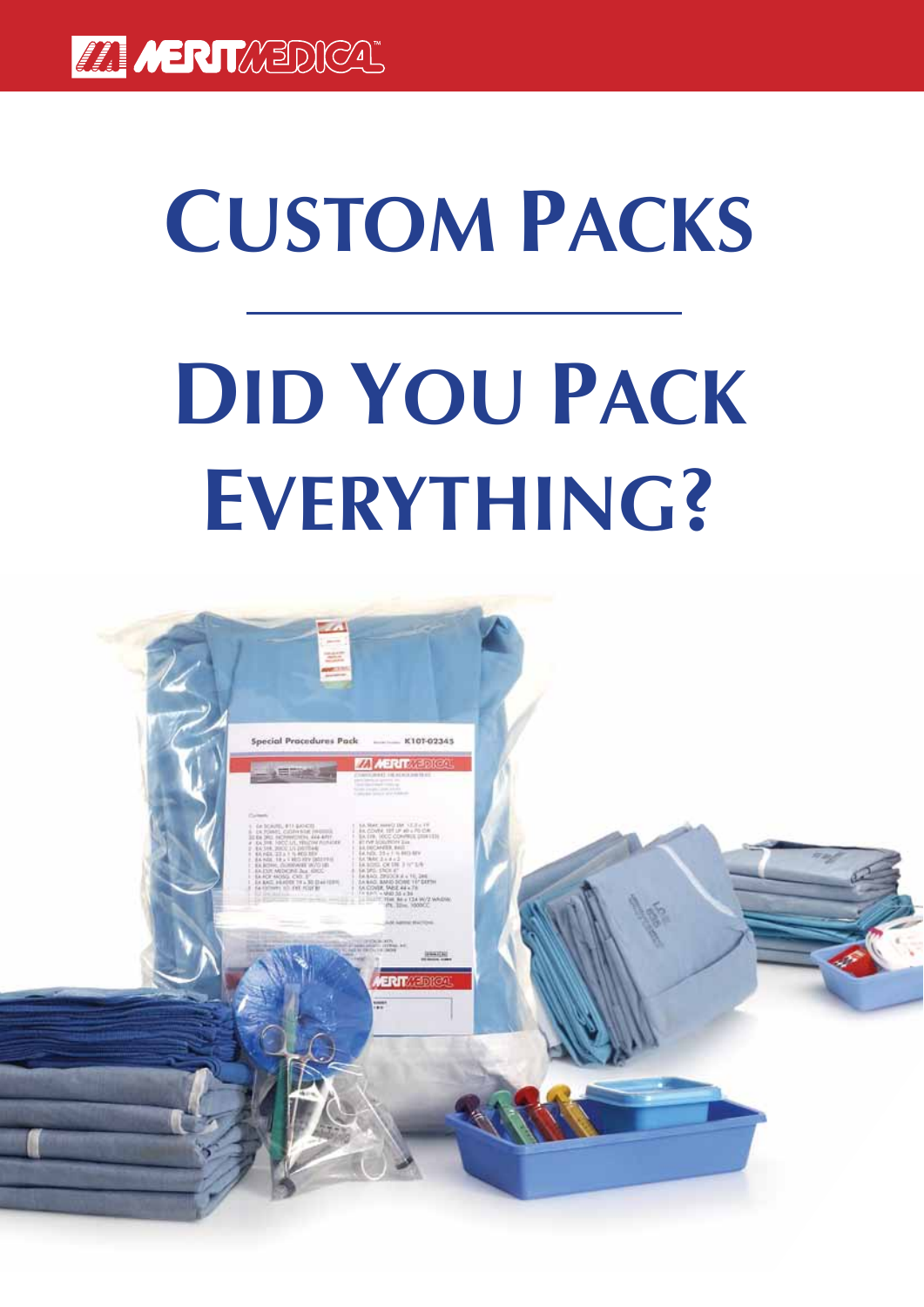# *Optimise Efficiency, Reduce Cost and Waste*

Assembling all the products you need for a procedure can be time consuming. I cost and waste. Merit Medical can customise procedural packs to your specifica products for cardiology, radiology, and other procedures. Merit Medical proced



#### **Safety Solutions**

Merit Medical is pleased to offer a variety of safety products including waste disposal, safety scalpels, pen, and label systems to reduce medication errors. These products have been designed to complement other devices in an effort to make the clinical setting safer for both the clinician and the patient.

#### **INTRODUCER Sheaths**

The Prelude family of Sheath Introducers, offers you a comprehensive range including Femoral, Radial, Marker Tip and Dialysis short sheaths with excellent transition, smooth insertion and convenient holster.



#### **Guide Wires**

Exceptional PTFE coating, high performance, and consistent quality make the Merit InQwire® guide wires an excellent choice for your procedural needs.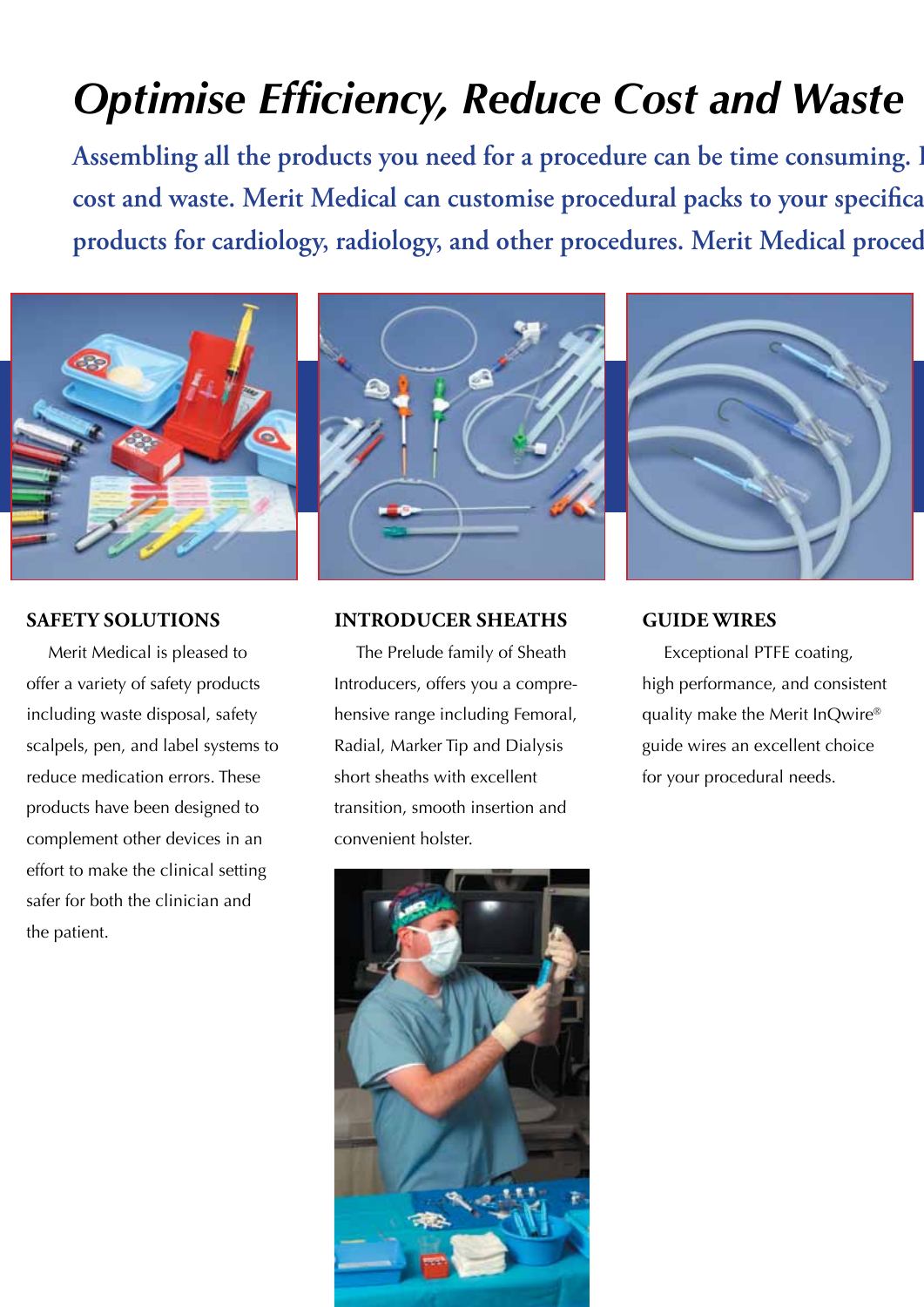Ready-made packs may contain products you don't need, resulting in increased tions that meet your clinical requirements. Our packs combine high quality lural packs can help you optimise efficiency and reduce cost and waste.



#### **Manifolds & Fluid Management**

Merit® Manifolds have been designed to meet numerous clinician preferences. The clear polycarbonate material allows easy visibility for de-bubbling and the handles have been designed for ease of torque. Additional options include one to five ports, 200 psi or 500 psi, 6" extension tubing, rotating luer, and block body or half body styles.

Merit Medical offers a broad selection of fluid management products ranging from simple fluid spikes and drip chambers to complex trifurcated tubing sets. Custom and standard fluid management products are available.



#### **Inflation Devices & Accessories**

Merit Medical's market-leading analogue and digital inflation devices provide reliable and accurate inflation for your most demanding cases. Ergonomically designed with accuracy and quality in mind, Merit inflation devices are also available in custom kit configurations.

Merit Medical has developed a complete line of technically sophisticated, clinically-acclaimed hemostasis valves and angioplasty accessories, minimizing blood loss and optimizing control of interventional devices.



### **Packed Up and Ready to Go!**

Merit Medical is proud to offer an increased level of service for customers through direct pack and tray distribution. Physicians can choose from a vast range of complementary products to customise their procedural pack needs. Enjoy the simplicity of having all the items you need delivered together, thus streamlining clinical set up time.